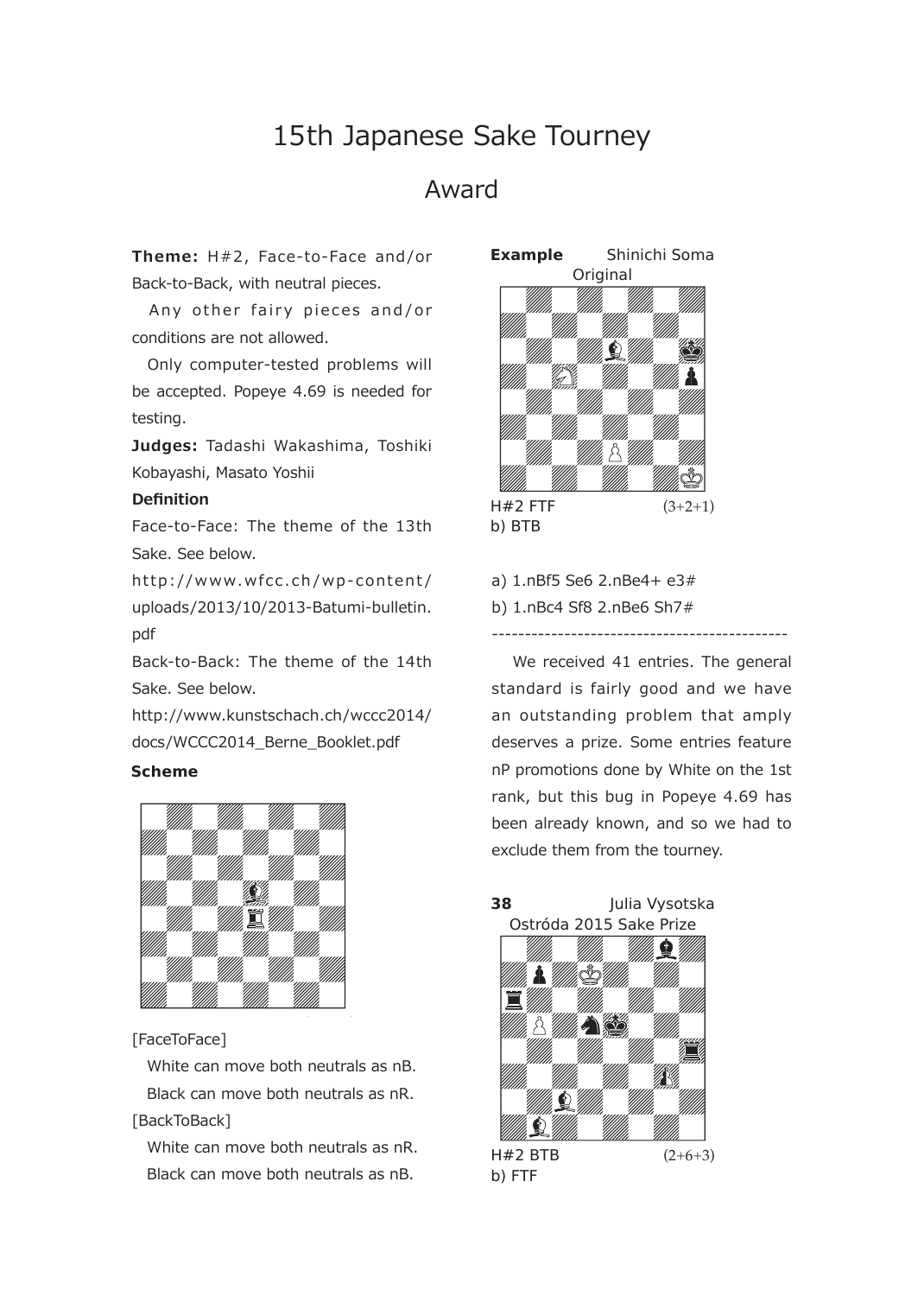a) 1.Ra1 nBa2 2.Rb4 nBxa1# (1.Rb4? nBa2 and 2.Ra1 is impossible.) b) 1.Rh8 nBh7 2.Rb6 nBxh8 # (1.Rb6? nBh7 and 2.Rh8 is impossible.)

 A clear winner. Who could dream that such a perfect FTF/BTB reversal can be realized? Nice FTF/BTB-specific pinmates. Exchange of functions for two pairs of pieces nBb1/nBc1 abd bRa6/ bRh4. This masterpiece will surely remain in our memory for a long time.



1.nBd6 nRxg2 2.nRd2 nBb4#

1.Sg5 nBxf4 2.nRb8 nBb5# 1.nRa8 nSc2+ 2.Kb5 nSb4#

 Three different mates on the same square (b4). The mating neutral pieces cannot escape thanks to FTF effect by nPb3. A fascinating idea, but the interest of this problem almost solely lies in the mating positions.



b)  $nQb4 \rightarrow f4$ 

- a) 1.nRe6 nQb3+ 2.nBb4 nBe7#
- b) 1.nBa3 nQf5+ 2.nRg4 nRa4#

 There are several entries that tried to show ODT in a few pieces, but we thik this one is the best and the most elegant in spite of the slight discrepancies between two solutions (FTF-specific battery in a) and ordinary battery in b))



a) 1.Ke5 nBh3 2.d4 nRa6#

b) 1.Kc3 nRh3 2.Sd4 nBa6#

 Play on the same square W1, B2, W2. Pins of the twinned S. Exemplarly done.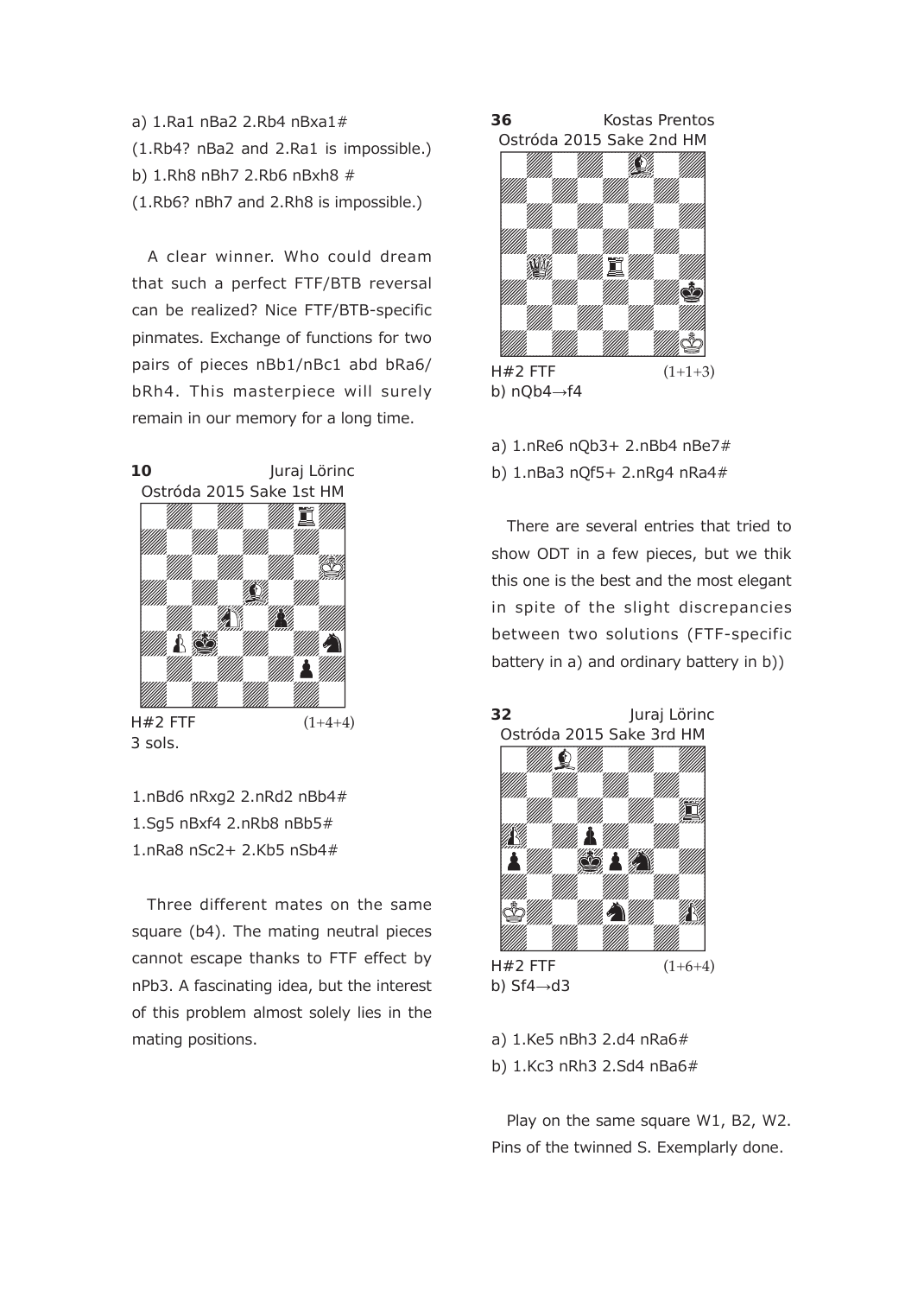#### **Commendations without order:**



1.nBc4 nRf1 2.nSf2 nBxf1#

1.nBe4 nRf4 2.nBf5 nSxf4#

Exchange of functions between nS/nB.



a) 1.nRg8 nRf8 2.nSf4 nSe2#

b) 1.nRg6 nSg5 2.nSg2 nKg1#

 An interesting twin. The solution in a) does not work in b) because 1...nRf8 is self-check.

11 lia Vysotska Ostróda 2015 Sake Comm



- 1. nRh6 nSb7+ 2.nRb6 nBxb6#
- 1.  $nSh5 nBh6$  2.nRh4 nRyh $5#$

The idea is similar to **2** by Tritten.

**-4** Julia Vysotska Ostróda 2015 Sake Comm



1...nBc8 2.nSc7 nBd6# 1.nBb8 nSc6 2.nBa7 nBc4#

 White and Black move nB and nS differently thanks to the condition BTB.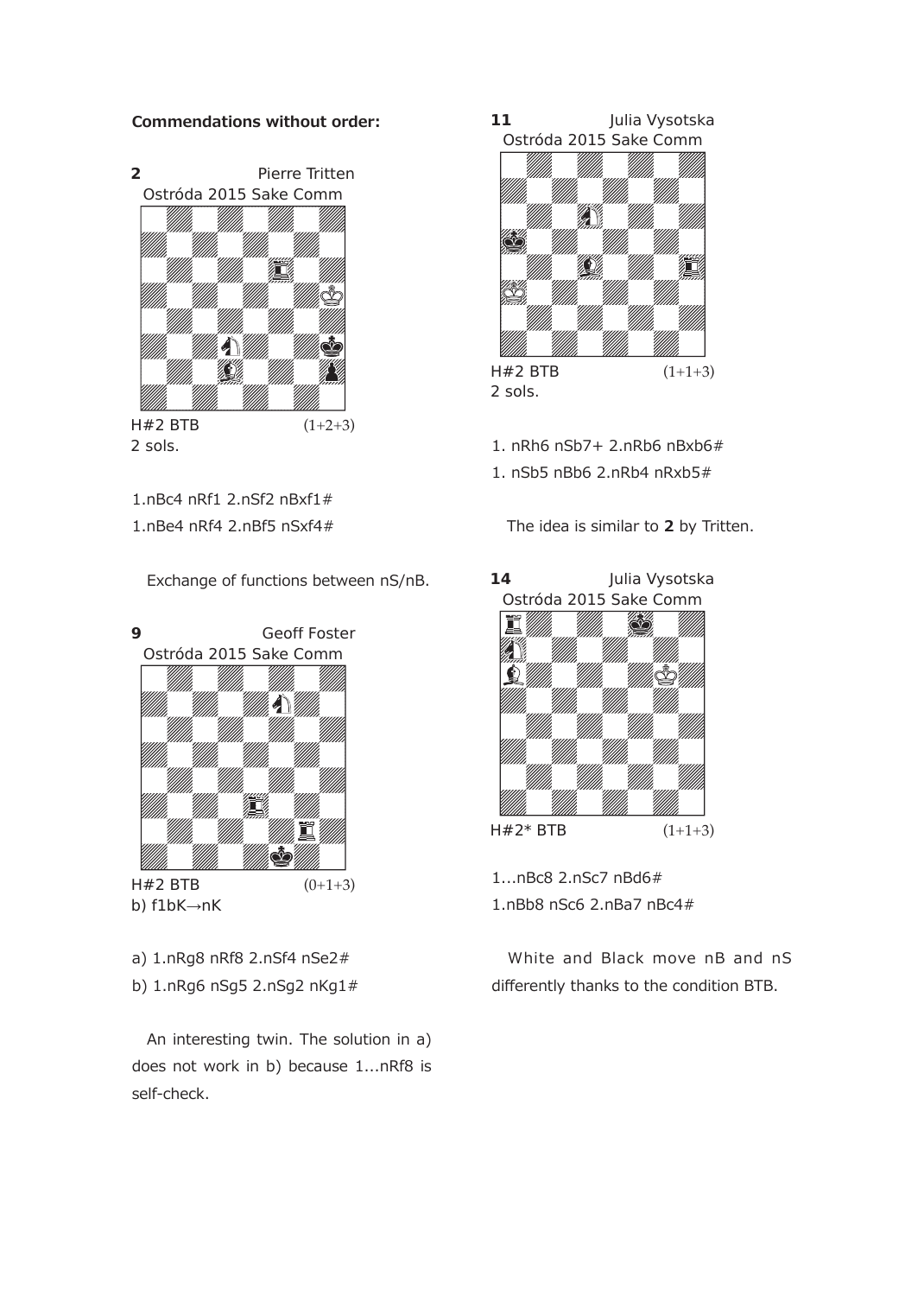**-4** Shinichi Soma Comm Ostróda 2015 Sake



4 sols.

1.Kc7 nPb8=nS 2.nSc3 nQb7# (3.nQa5??) 1.Kc7 nPb8=nR 2.Sb4 nQb7# (3.nQb5??) 1.nSb6 nPd8=nB 2.nQb7 nSd7# (1...nPd8=nS? 2.nQb7 nSd7+ 3.nSb6!) 1.nPb6 c5 2.nQc4 c8=Q#

 An imperfect AUW (Q-promotion is by an ordinary P), and it has many obvious defects (repeated moves etc.), but this is the very first chess problem by this talented Japanese Shogi problem composer.



 $H#2$  FTF 2 sols.  $(2+1+2)$ 

1.nBd6 b3 2.nSg3 nBb4# 1.nSd6 c3 2.nBg3 nSc4#

 Exchange of functions between nB and nS. Nicely done.





b)  $Kc2 \rightarrow c1$ 

**-**

a) 1.nSd3+ b3 2.nBf3 nSb4#

b) 1.nBd3 c3 2.nSf3 nBc4#

 Again, exchange of fuctions between nB and nS.



**9** Luis Miguel Martín

2 sols.

1.Rb7 nSd7 2.Qe7 nBa8# 1.Rf7 nBd7 2.Qc7 nSa8#

This time, exchange of funtions between black pieces is also added. The best one from this author.